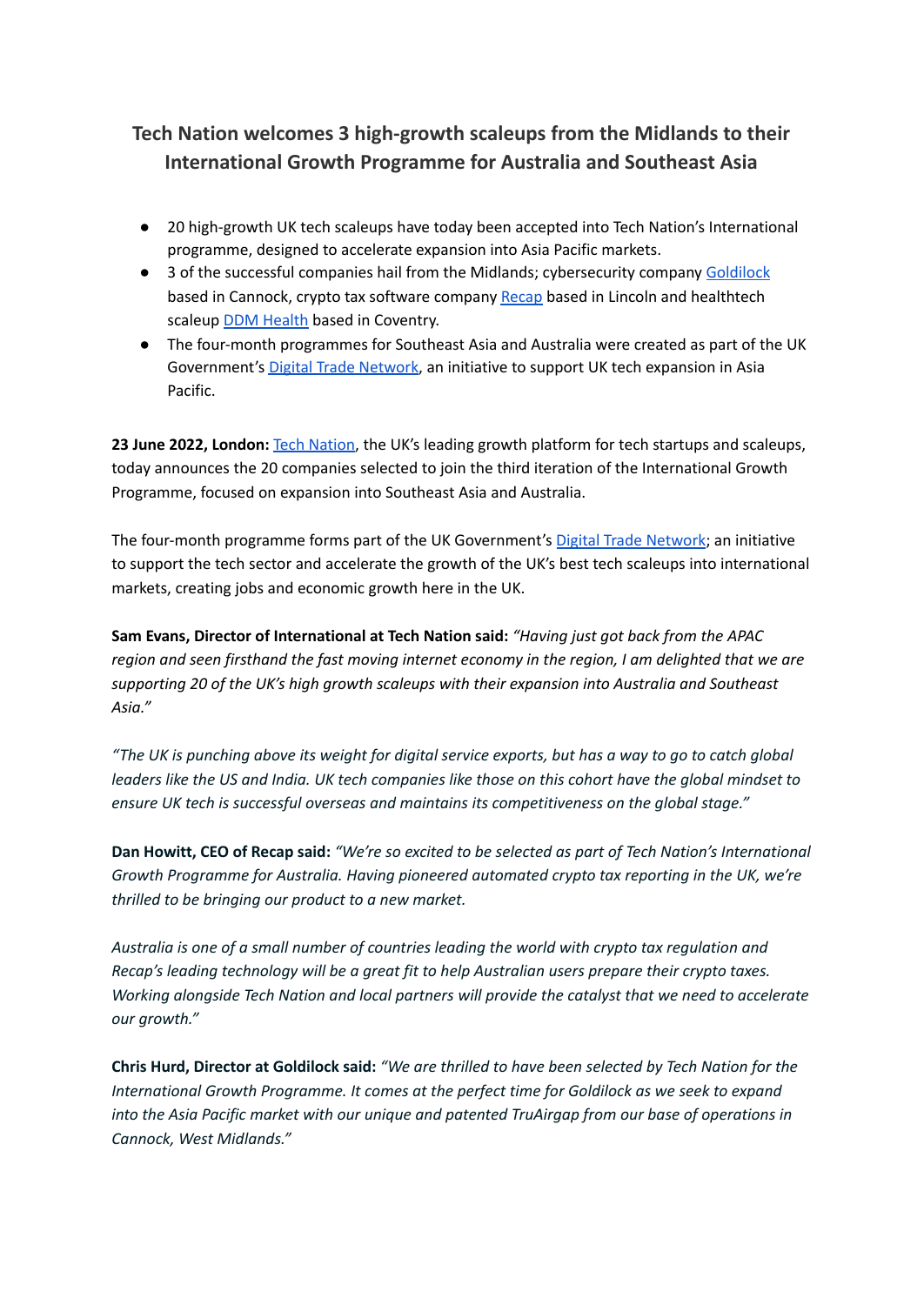# **The majority of the new International cohort hail from outside of London**

The 20 scaleups span several tech sectors, including fintech (and crypto), lawtech, cyber, healthtech and climate tech - for which the demand in Asia Pacific is high. The selected cohort demonstrates regional diversity across the UK. 65% are headquartered outside of London, with significant hubs in the Midlands, the Southeast, Scotland and Yorkshire.

Companies joining the programme have been selected based on strict criteria that demonstrate aptitude for scaling internationally, and were assessed by technology and trade specialists. Tech Nation received more than 120 applications for the programme.

# **Opportunity for UK tech scaleups in the APAC region is soaring**

As one of the most populous and diverse regions in the world, Asia-Pacific represents two-thirds of the world's population. Within the next 20 years, Asia is estimated to make up half of global GDP and 40% of global consumption. COVID-19 has already accelerated digital transformation by 10 years in Asia-Pacific, compared to 7 years globally, with over 40 million new internet users just in South East Asia alone coming online in 2021.

### **UK tech success in APAC**

UK scaleups are already seeing success in the Asia Pacific region off the back of Tech Nation's international support. Alumni including SeedLegals and OLIO set up in Singapore earlier this year, and Sensat, SoPost, ISMS.Online, Guide Education, NPlan and LandTech all landed or expanded their presence in Australia.

**End**

### **Notes to the editor:**

### **About the 3 winners from the Midlands:**

### **Goldilock (Cannock)**

# *Goldilock has been selected for the International Growth Programme 3.0 for Southeast Asia* <https://goldilock.com/>

Any Internet-connected device and network element is vulnerable to compromise. Goldilock TruAirgap™ delivers unbreachable security through instant disconnect without using the internet. Available as a hardware platform or cloud-based SaaS, data and networks are physically isolated or made available on demand. Access controls are secure, convenient, and simple for users and IT teams, yet remain hidden from attacker visibility. By leveraging non-IP based methods, risk of compromise is exponentially reduced, so data and networks are isolated or accessed conveniently on-demand.

### **Recap (Lincoln)**

*Recap has been selected for the International Growth Programme 3.0 for Australia*